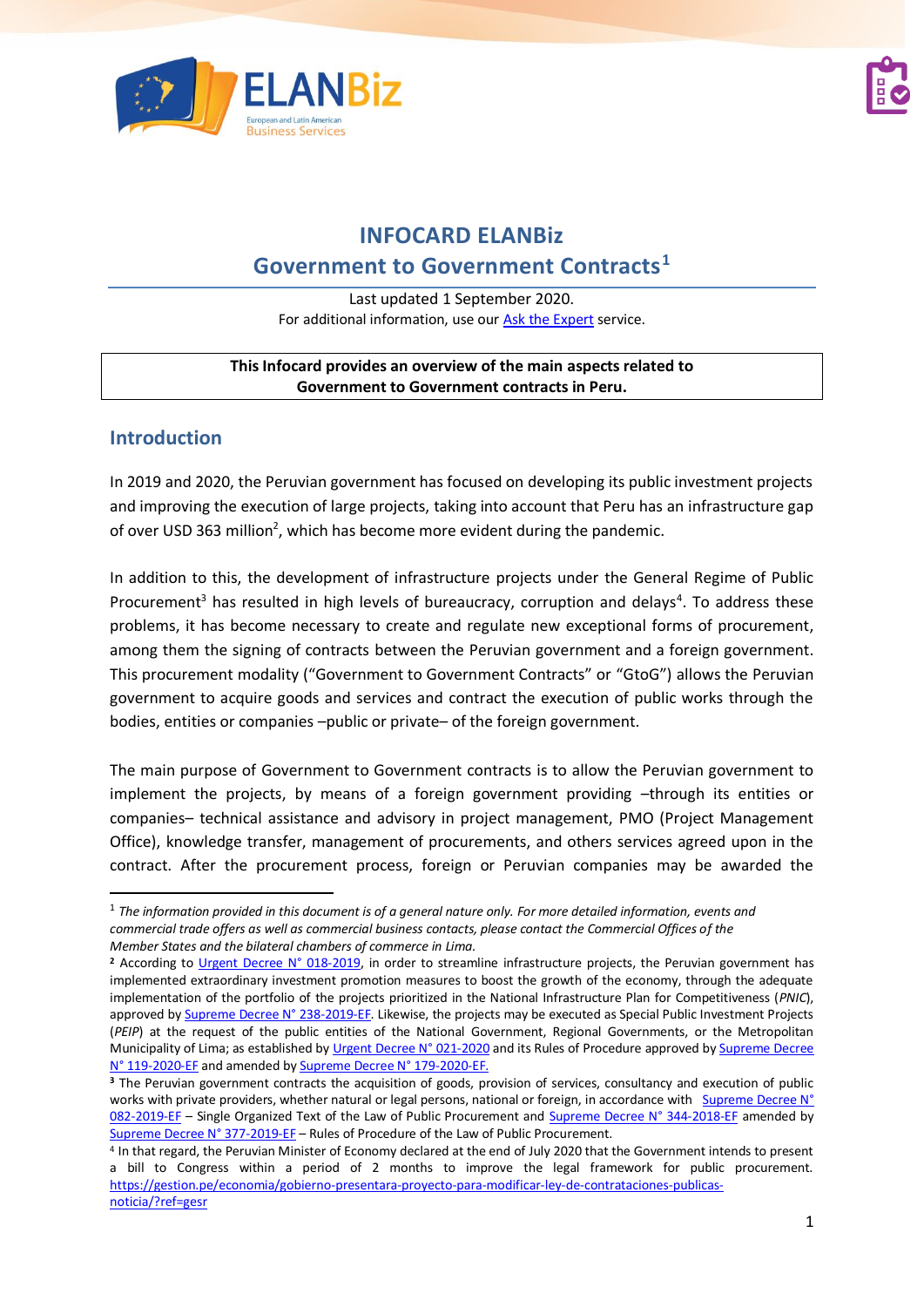

construction and design of the public works in a transparent and rapid manner, and with standardized construction contracts outside the scope of the public procurement law. For its part, the foreign government seeks international presence by opening new markets for its agencies, entities or companies (public or private), as well as to strengthen its collaboration and technical assistance relations with Peru.

It is worth mentioning that one of the first regulations on the contract between the Peruvian government and a foreign government was established in 2011, in the Peruvian Defense sector, to exceptionally allow for the contracting of services and acquisition of military material<sup>5</sup> for strategical and security reasons, resulting in the creation of the Armed Forces Purchasing Agency.<sup>6</sup>

Subsequently, in 2014, a more extensive regime was implemented to allow for the acquisition of goods, the provision of services or the execution of public works, exempt from the scope of the General Public Procurement Regime. This exemption has been maintained until now<sup>7</sup> whilst being subject to oversight by the Supervisory Authority of Public Procurement [\(OSCE\)](https://portal.osce.gob.pe/osce/content/vision-mision-y-principios)<sup>8</sup> as well as prior and simultaneous oversight by the General Comptroller of the Republic of Peru.<sup>9</sup>

The following sections will analyze the current legal framework, the procedure and applicable scheme for Government to Government contracts, as well as the main experiences with this type of contract.

### **1. Current Legal Framework**

### **1.1.General Legal Framework**

Government to Government contracts are exempt from the scope of the General Public Procurement Regime and are regulated by the Twenty-First Final Complementary Provision of [Supreme Decree](https://portal.osce.gob.pe/osce/sites/default/files/Documentos/legislacion/ley/2018_DL1444/TUO_ley-30225-DS-082-2019-EF.pdf) N° 082-2019-EF – Single Organized Text of Law N° 30225 (Law of Public Procurement), which mainly establishes the following:

- Government to government contracts are defined as the contracting between the Peruvian government and a foreign government for the acquisition of goods or the execution of public works. The management, development or operation may be executed by the foreign government through its own bodies or agencies, public or private companies, whether national or foreign.
- They are regulated under the scope of international commerce and by the norms and

**<sup>5</sup>** As established i[n Ministry Resolution N° 193-2011-DE/SG](https://cdn.www.gob.pe/uploads/document/file/181646/182434_DG_002_2011_MINDEF_SG_VRD.pdf20180807-3081-dn348r.pdf)

**<sup>6</sup>** As established i[n Legislative Decree N° 1128](http://www.leyes.congreso.gob.pe/Documentos/DecretosLegislativos/01128.pdf) – Legislative Decree which creates the Armed Forces Purchasing Agency and its Rules of Procedure, updated b[y Supreme Decree N° 001-2020-DE.](https://busquedas.elperuano.pe/normaslegales/reglamento-del-decreto-legislativo-n-1128-que-crea-la-agen-decreto-supremo-n-001-2020-de-1853466-3/)

**<sup>7</sup>** As established by Article 5°, sub-section e) of [Supreme Decree N° 082-201-EF](https://portal.osce.gob.pe/osce/sites/default/files/Documentos/legislacion/ley/2018_DL1444/TUO_ley-30225-DS-082-2019-EF.pdf) – Single Organized Text of the Law of Public Procurement, Law N° 30225.

**<sup>8</sup>** OSCE is a technical body attached to the Ministry of Economy and Finance (*MEF*), in charge of supervising compliance with the public procurement regulation, and promoting better practices in public procurements for the contracting of goods, services and public works.

 $9$  As established b[y Comptroller Resolution N° 119-2020-GG](https://www.contraloria.gob.pe/wps/wcm/connect/3fe12b9d-b346-4187-a211-e083ef4ea980/RC_119-2020-CG.pdf?MOD=AJPERES&CACHEID=3fe12b9d-b346-4187-a211-e083ef4ea980)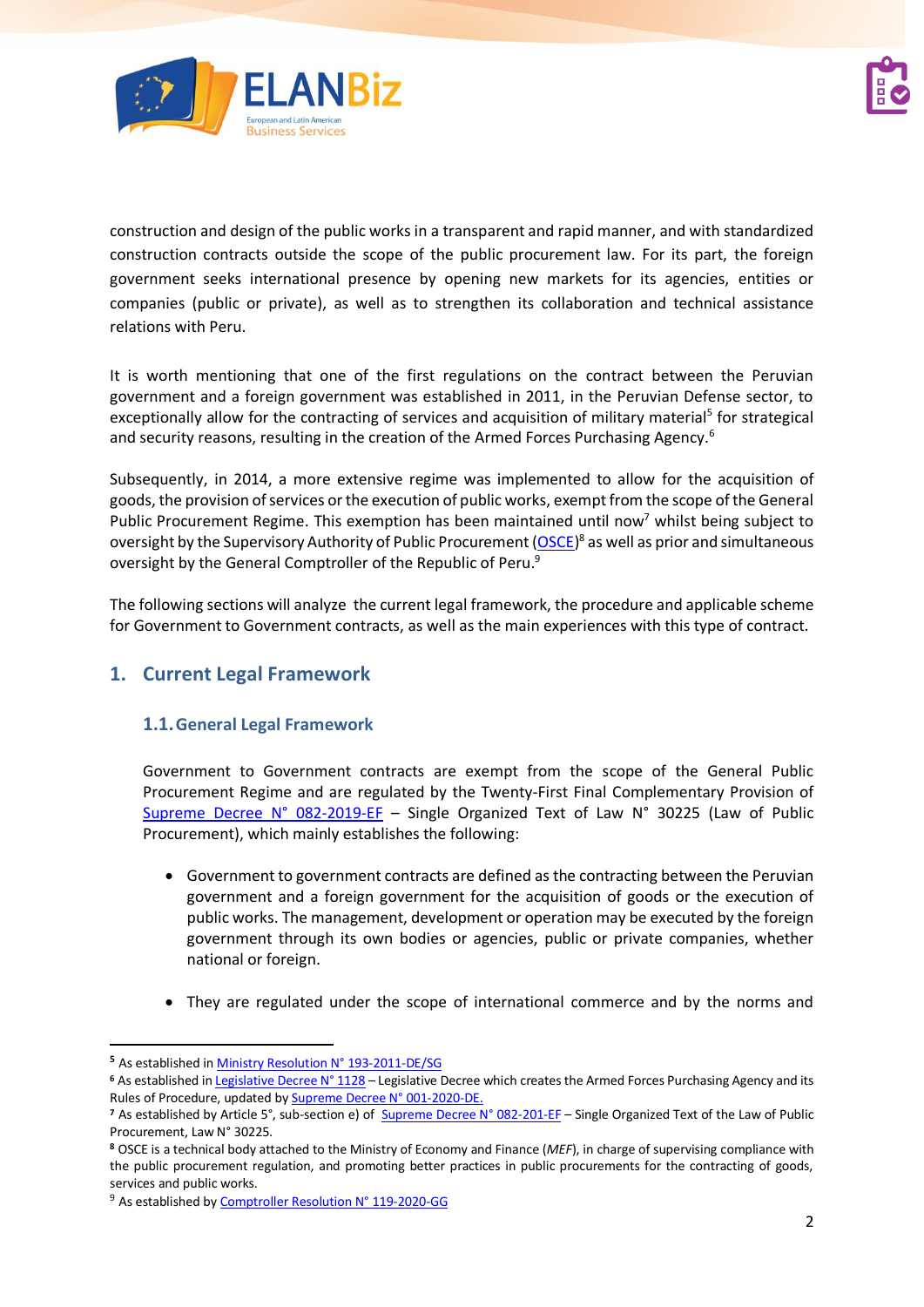

principles of international law.

- The Peruvian government must authorize such a contract by means of Supreme Decree, declaring the matter of procurement of national interest, which must comply with the following conditions:
- (i) A market research for the identification of possible states which might fulfill the requirements of the Peruvian government;
- (ii) A technical-economic report comparing the conditions offered by the interested states and explaining the advantages for the Peruvian government of contracting with another government;
- (iii) A report from the budget office (or any other public agency fulfilling its functions), stating that the necessary financing is available for said contracting; unless a debt arrangement is necessary, in which case it must be included in the Annual Debt Program of the respective year; and
- (iv) Declaration of viability and/or approval within the framework of the National System for Multi-Year Programming and Investment Management, when applicable.
- Likewise, Government to Government Contracts must include:
- (i) A plan for the transfer of knowledge related to the purpose of the agreement;
- (ii) A plan for the legacy of the country;
- (iii) A compromise to implement a Project Management Office, if the contractual purpose includes project management; and
- (iv) The obligation for the other government to send the documents referring to the execution of the contract or agreement. This information must be made available to the Supervisory Authority of Public Procurement [\(OSCE\)](https://portal.osce.gob.pe/osce/content/vision-mision-y-principios) and the bodies which make up the National System of Oversight, if the latter request it. If the contract is for the acquisition of goods, delivery can be made in the primary area or in the place agreed by the contracting governments. If the purpose of the contract is the provision of a service, it shall take place wherever the parties agree upon.

### **1.2.Sectorial Legal Framework**

Concerning the tender for foreign states and the signing of Government to Government contracts, the Peruvian government may act through its bodies, dependencies or public entities.<sup>10</sup> Among them, it could be any of its nineteen Ministries, or public entities especially created for the execution of specific investment projects, as was the case with the "Special Project for the

<sup>&</sup>lt;sup>10</sup> For more details, the List of Peruvian Entities can be found at the [Peruvian Government's Website.](https://www.peru.gob.pe/directorio/pep_directorio_poderes.asp?cod_poder=3)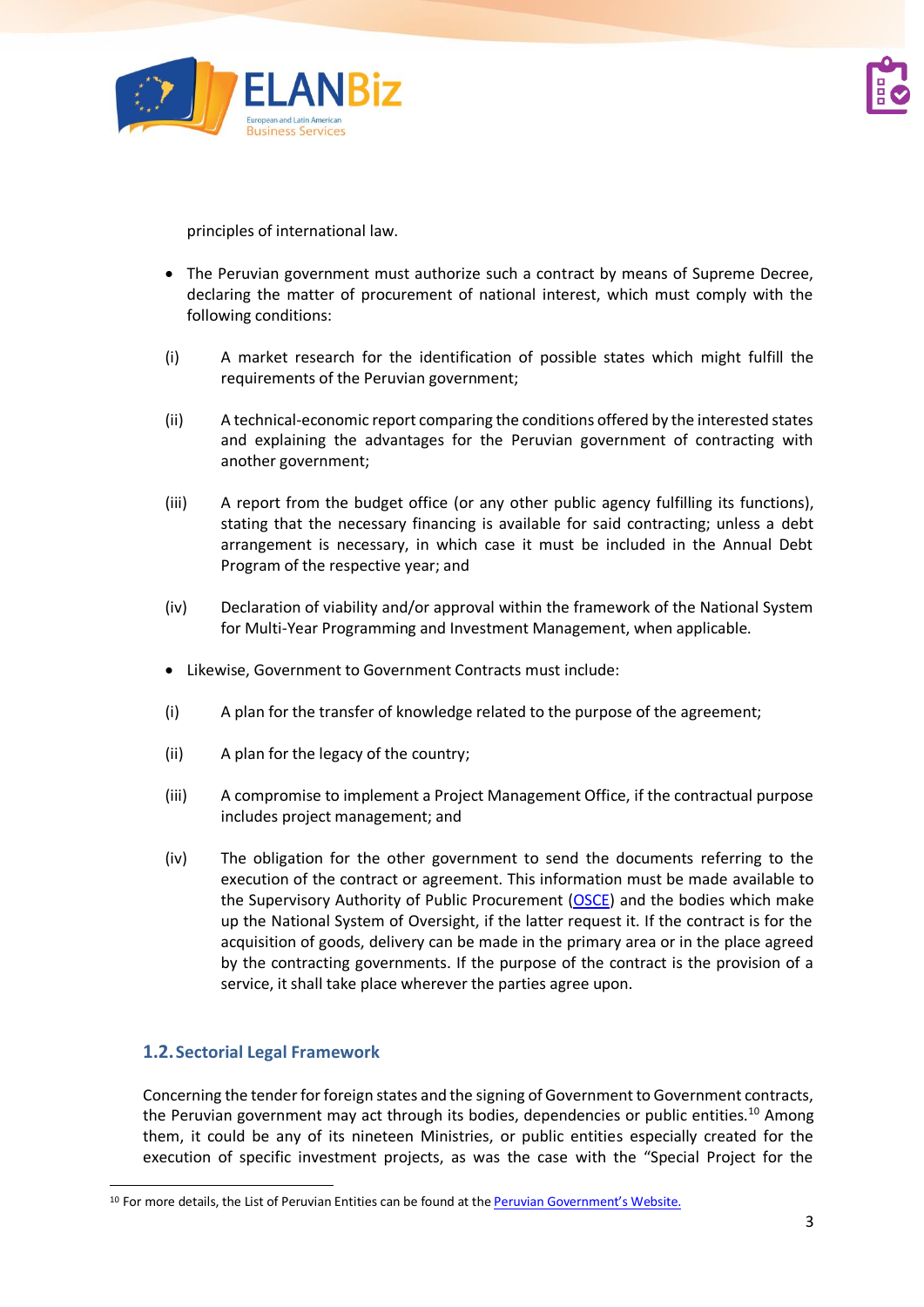

Preparation and Development of the XVII Pan American Games of 2019 ([PEJP](https://www.lima2019.pe/))<sup>11</sup>" or "the Authority for Reconstruction with Changes (*[ARCC](http://www.rcc.gob.pe/)*)."<sup>12</sup>

In this regard, said public entities may issue specific guidelines applicable to the tender, selection and negotiation with the foreign government and the signing of the corresponding Government to Government contract, in accordance with the Twenty-First Final Complementary Provision of [Supreme Decree](https://portal.osce.gob.pe/osce/sites/default/files/Documentos/legislacion/ley/2018_DL1444/TUO_ley-30225-DS-082-2019-EF.pdf) N° 082-2019-EF – Single Organized Text of Law N° 30225 ( Law of Public Procurement).

### **2. Procedure and Applicable Scheme**

#### **2.1. Procedure**

The procedure for selecting the foreign state is established in accordance with the specific guidelines issued by the bodies, dependencies or public entities acting on behalf of the Peruvian government.

In that regard, for instance, in accordance with the provisions of the Ministry of Health through its Ministry Resolution [N° 1110-2019/MINSA](https://cdn.www.gob.pe/uploads/document/file/436784/resolucion-ministerial-n-1110-2019-minsa.PDF) and the Ministry of the Interior through its [Ministry](https://www.mininter.gob.pe/sites/default/files/1895-2018-IN%20%28Aprobar%20la%20Diectiva%20N%C2%B0%2005-2018-IN-OGAF%20Procedimientos%20para%20las%20Contrataciones%20del%20Sector%20Interior%20bajo%20la%20modalidad%20de%20Estado%20a%20Estado%29.pdf)  Resolution [N° 1895-2018-IN,](https://www.mininter.gob.pe/sites/default/files/1895-2018-IN%20%28Aprobar%20la%20Diectiva%20N%C2%B0%2005-2018-IN-OGAF%20Procedimientos%20para%20las%20Contrataciones%20del%20Sector%20Interior%20bajo%20la%20modalidad%20de%20Estado%20a%20Estado%29.pdf) the applicable procedure was as follows:



<sup>&</sup>lt;sup>11</sup> Created b[y Supreme Decree N° 002-2015-MINEDU](https://d2b6fq5uasfai5.cloudfront.net/multimedia/ds0022015minedu.pdf) under the authority of the Ministry of Education and later transferred under the authority of the Ministry of Transport and Communications throug[h Legislative Decree N° 1335,](https://d2b6fq5uasfai5.cloudfront.net/multimedia/dl1335-1.pdf) in order to program and execute the necessary actions for the development of the XVIII Pan American Games of 2019, mainly the public investment projects in sports infrastructure, within the framework of the Master Plan and the commitments undertaken by the Organizing Committee of the aforementioned games, *COPAL – PERÚ*.

<sup>&</sup>lt;sup>12</sup> Created by [Law N° 30556](https://busquedas.elperuano.pe/normaslegales/ley-que-aprueba-disposiciones-de-caracter-extraordinario-par-ley-n-30556-1514994-1/) – Law which passes provisions of extraordinary nature for interventions by the national governments in the face of disasters and which creates the authority for the reconstruction with changes, incorporated into [Supreme Decree N° 094-2018-PCM](https://cdn.www.gob.pe/uploads/document/file/392844/Decreto_Supremo_N__094-2018-PCM.pdf) and amended b[y Legislative Decree N° 1354](file:///C:/Users/USUARIO/Downloads/3.-Decreto-Legislativo-1354.pdf) an[d Urgent Decree N° 040-2019.](https://busquedas.elperuano.pe/normaslegales/decreto-de-urgencia-que-establece-medidas-extraordinarias-pa-decreto-de-urgencia-n-040-2019-1841290-1/)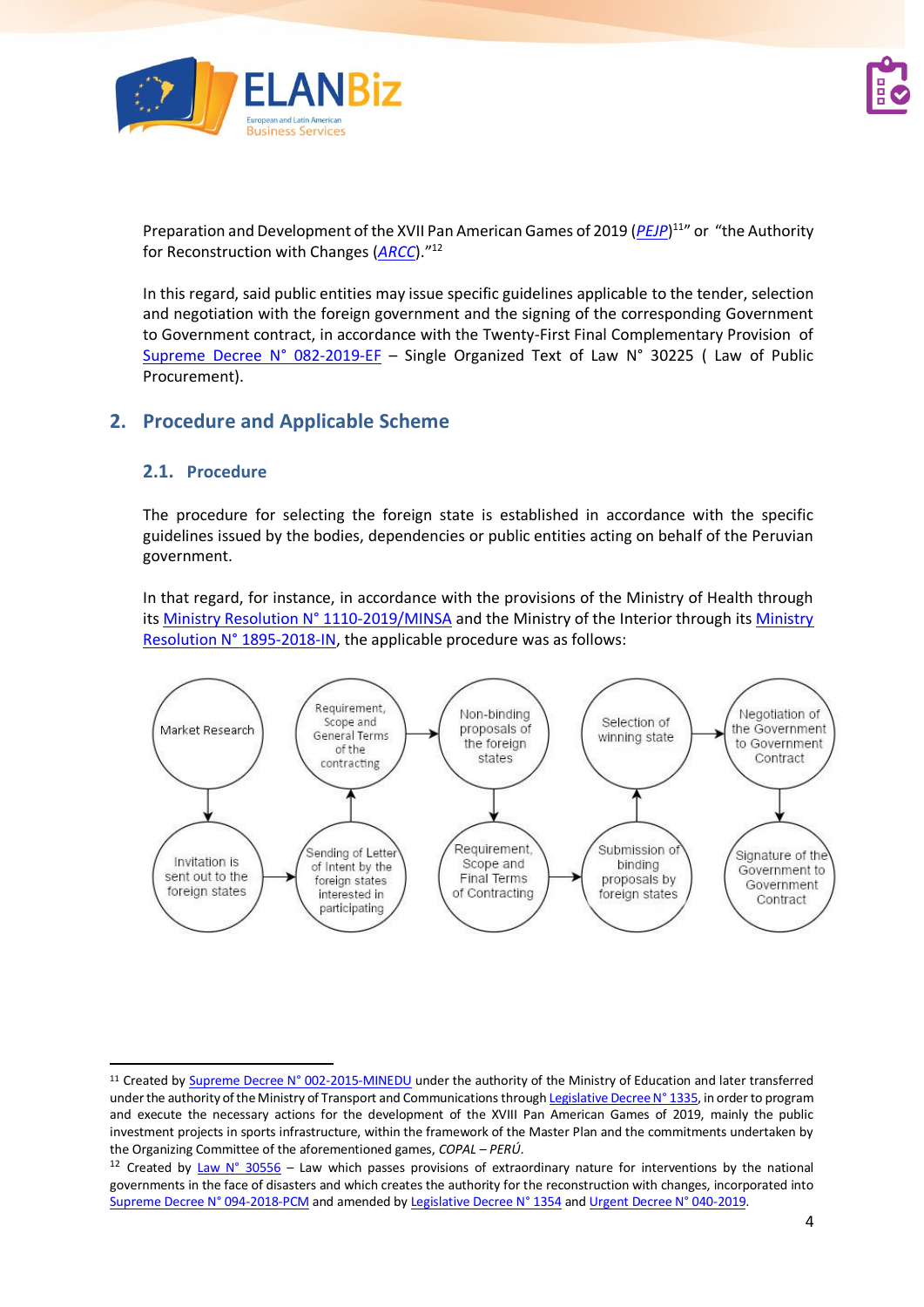



### **2.2. Scheme**

The applicable contract scheme will be determined by the contracting states in the contract negotiation stage, in accordance with the Twenty-First Final Complementary Provision of [Supreme Decree](https://portal.osce.gob.pe/osce/sites/default/files/Documentos/legislacion/ley/2018_DL1444/TUO_ley-30225-DS-082-2019-EF.pdf) N° 082-2019-EF - Law of Public Procurement (General Legal Framework).

Said scheme will involve the regulation of the commitments of the foreign states and the Peruvian government, as well as the technical obligations of the companies or entities through which the foreign state will execute the Government to Government Contract, with the anti-corruption clause and the clause for knowledge transfer being of vital importance for the Peruvian government.

### **3. Main Experiences of the Peruvian Government and Possible Future Developments**

As examples, we will mention some of the contracts signed by the Peruvian government with foreign governments:

#### **3.1. Government to Government Contracts entered into between Peru and France:**

- ❖ Contracting of a Satellite System for the Implementation and Development of the National Center for Satellite Imagery Operations of Peru (*CNOIS*), which had the purpose of acquiring a terrestrial observation satellite, declared of national interest by [Supreme Decree N° 017-2013-DE,](https://busquedas.elperuano.pe/normaslegales/declaran-de-interes-nacional-el-objeto-del-proceso-de-contra-decreto-supremo-n-017-2013-de-1028112-5/) and signed on 25 April 2014.
- ❖ Contracting for Technical Assistance in the Execution of Investment Projects: "Improvement and Expansion of the Health Services of the Sergio E. Bernales National Hospital, Collique town, district of Comas, province and department of Lima", and "Improvement of Problem-Solving Capacities of the Health Services of the Antonio Lorena Hospital Level III-1 Cusco" declared of national interested by [Supreme Decree](https://cdn.www.gob.pe/uploads/document/file/477860/Decreto_Supremo_001-2020-SA.PDF)  [N° 001-2020-SA](https://cdn.www.gob.pe/uploads/document/file/477860/Decreto_Supremo_001-2020-SA.PDF) and signed on 27 June 2020.

#### **3.2. Government to Government Contracts entered into between Peru and the UK**:

- ❖ Cooperation and Assistance for the Execution of the XVIII Pan American Games and Sixth Para Pan American Games 2019, declared of national interest b[y Supreme Decree](https://cdn.www.gob.pe/uploads/document/file/19110/DS_023-2017-MTC.pdf) [N° 023-2017-MTC,](https://cdn.www.gob.pe/uploads/document/file/19110/DS_023-2017-MTC.pdf) and signed on 03 August 2017. In this regard, the National Plan of Infrastructure for Competitiveness, published on 28 July 2019 by means of [Supreme](https://www.gob.pe/institucion/mef/normas-legales/286763-238-2019-ef)  Decree [N° 238-2019-EF](https://www.gob.pe/institucion/mef/normas-legales/286763-238-2019-ef) specifies that the Special Project of the Pan American Games (*PEJP*) was a success in terms of execution largely due to the management approach of projects of the executing unit and the fact that it had the support of a Project Management Office (PMO), whose role was essential in the information systems and technical support for decision-making.
- ❖ Contracting for the Specialized Consultancy and Specialized Assistance in the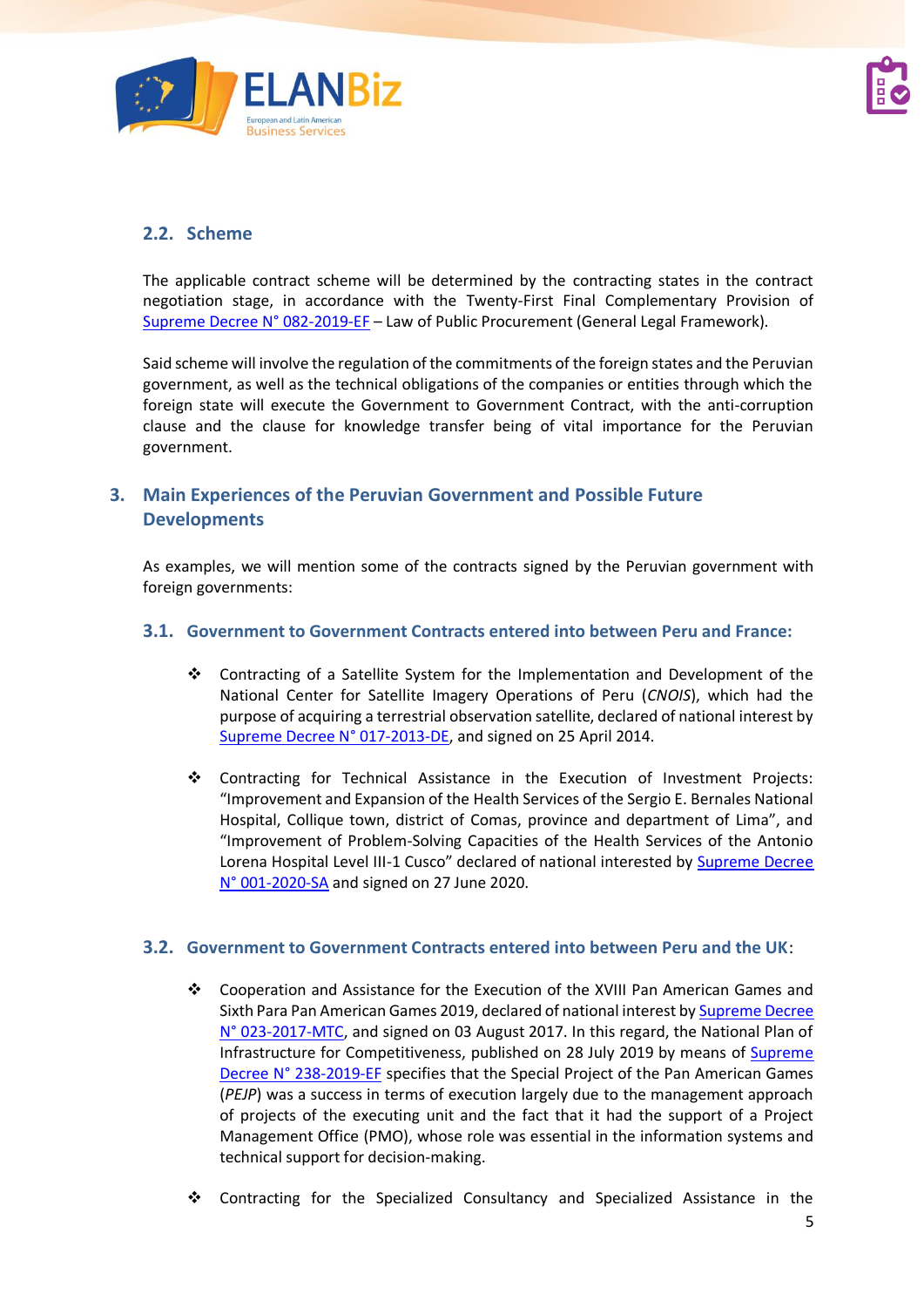

Management of the Implementation of the Comprehensive Plan for the Reconstruction with Changes, declared of national interest by Law [N° 30556](https://busquedas.elperuano.pe/download/url/ley-que-aprueba-disposiciones-de-caracter-extraordinario-par-ley-n-30556-1514994-1) amended by [Legislative Decree](file:///C:/Users/USUARIO/Downloads/3.-Decreto-Legislativo-1354%20(1).pdf) N° 1354, and signed on 22 June 2020.

### **3.3. Government to Government Contract entered into between Peru and Korea**

❖ Contract for the Technical Assistance in the Execution of the Investment Project: "Improvement and Extension of the Airport Service in the Cusco region through the New International Airport of Chinchero – Cusco", declared of national interest by Supreme Decree [N° 021-2019-MTC,](https://cdn.www.gob.pe/uploads/document/file/376836/DS_021-2019-MTC.pdf) and signed on 24 October 2019.

#### **3.4. Government to Government Contract entered into between Peru and Ukraine**

❖ Contract for the Acquisition of an AN-178 aircraft to Recover the Operational Capacity of the Peruvian National Police, declared of national interest by [Supreme Decree](https://cdn.www.gob.pe/uploads/document/file/392722/D.S._N__019-2019-IN__Declaran_de_interes_nacional_el_Objeto_de_Adquisici%C3%B3n_de_Aeronaves_de_gran_envergadura_para_recuperar_capacidad_operativa_de_PNP_.pdf) N° [019-2019-IN,](https://cdn.www.gob.pe/uploads/document/file/392722/D.S._N__019-2019-IN__Declaran_de_interes_nacional_el_Objeto_de_Adquisici%C3%B3n_de_Aeronaves_de_gran_envergadura_para_recuperar_capacidad_operativa_de_PNP_.pdf) and signed on 23 October 2019.

#### **3.5. Possible Developments of the Government to Government Contracts**

It should be noted that the use of Government to Government Contracts will be more and more frequent. On the one hand, **Supreme Decree N° 179-2020-EF** of 7 July 2020 amended the Rules of Procedure for Special Public Investment Projects, within the framework of [Urgent Decree](https://busquedas.elperuano.pe/normaslegales/decreto-de-urgencia-que-establece-el-modelo-de-ejecucion-de-decreto-de-urgencia-n-021-2020-1848882-5/) N°021-2020, [Supreme Decree](https://www.gob.pe/institucion/mef/normas-legales/584302-119-2020-ef) N° 119-2020-EF, by incorporating an eighth final complementary provision according to which the entities of the National Government that request authorization for the creation of Special Public Investment Projects (*PEIP*) can use Government to Government contracts for such purposes. It is also specified that the Government to Government contracts may include Specialized Technical Assistance in Investment Management for the management and execution of investments, the collaborative Methodology of digital modeling of information for construction (BIM)<sup>13</sup>, and standardized contracts.<sup>14</sup>

On the other hand, in his speech of 28 July 2020, the President of the Republic of Peru announced that Metro Lines 3 and 4 would be executed through Government to Government contracts, with an investment of PEN 30 billion. Other projects that would also be carried out through Government to Government contracts are the construction and improvement of the Central Highway (covering regions of the central highlands and a large part of the jungle), as well as the construction of 75 schools with an investment of PEN 3 billion, 44 hospitals and health centers with a similar investment of PEN 3 billion, and 24 sanitation and drinking water projects, for over PEN 5 billion.

<sup>&</sup>lt;sup>13</sup> The Peruvian Government passed the Guidelines for the Use of Building Information Modeling Methodology in Public Investments through [Directoral Resolution N° 007-2020-EF/63.01](https://cdn.www.gob.pe/uploads/document/file/1221806/RD007_2020EF6301.pdf) and its [Annex.](file:///C:/Users/RGB%20AVOCATS/AppData/Local/Microsoft/Windows/INetCache/Content.Outlook/R05V40RH/Annexo) For further technical information check: <https://www.mef.gob.pe/es/estrategia-bim-peru>

<sup>&</sup>lt;sup>14</sup> This refers to international models of construction contracts such as FIDIC and NEC among others.